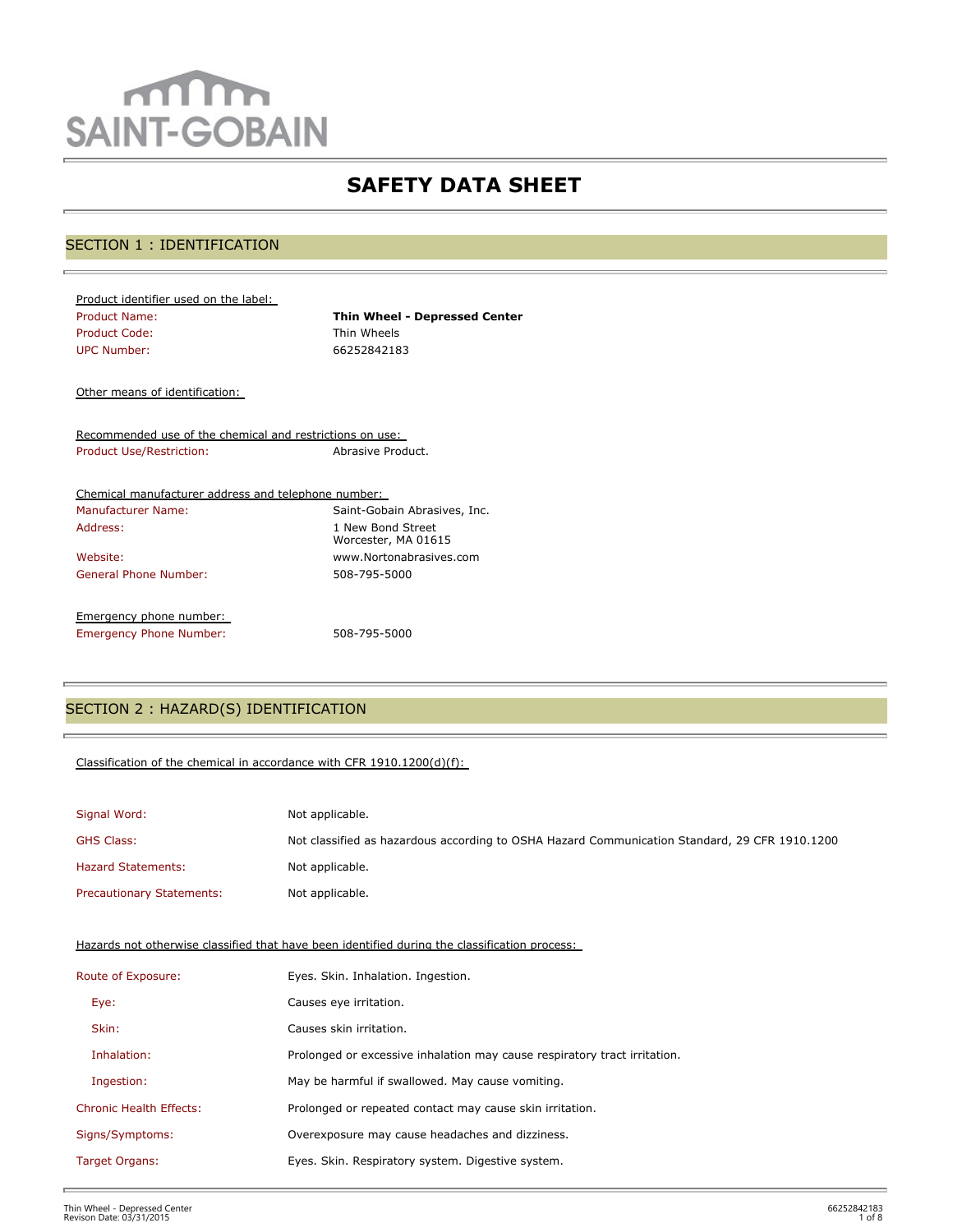# **Fiberglass**

 Inhalation: Fiberglass contained in wheels have fiber diameters greater than 10 um, therefore considered non-respirable.

# SECTION 3 : COMPOSITION/INFORMATION ON INGREDIENTS

Mixtures:

| <b>Chemical Name</b>        | CAS#           | <b>Ingredient Percent</b> | EC Num.   |
|-----------------------------|----------------|---------------------------|-----------|
| Inorganic fluorides         | Not Applicable | $10 - 30$ by weight       |           |
| Resin                       | 9003-35-4      | $10 - 30$ by weight       |           |
| Fiberglass                  | 65997-17-3     | $1 - 5$ by weight         | 266-046-0 |
| Aluminum Oxide, Non-fibrous | 1344-28-1      | 60 - 100 by weight        | 215-691-6 |
| Titanium dioxide            | 13463-67-7     | $1 - 5$ by weight         | 236-675-5 |
|                             |                |                           |           |

### SECTION 4 : FIRST AID MEASURES

#### Description of necessary measures:

| Eye Contact:                                                            | Immediately flush eyes with plenty of water for at least 15 to 20 minutes. Ensure adequate flushing of the<br>eyes by separating the eyelids with fingers. Remove contacts if present and easy to do. Continue rinsing.<br>Get medical attention, if irritation or symptoms of overexposure persists. |  |  |
|-------------------------------------------------------------------------|-------------------------------------------------------------------------------------------------------------------------------------------------------------------------------------------------------------------------------------------------------------------------------------------------------|--|--|
| <b>Skin Contact:</b>                                                    | Immediately wash skin with soap and plenty of water.<br>Get medical attention if irritation develops or persists.                                                                                                                                                                                     |  |  |
| Inhalation:                                                             | If inhaled, remove to fresh air. If not breathing, give artificial respiration or give oxygen by trained<br>personnel. Seek immediate medical attention.                                                                                                                                              |  |  |
| Ingestion:                                                              | If swallowed, do NOT induce vomiting. Call a physician or poison control center immediately. Never give<br>anything by mouth to an unconscious person.                                                                                                                                                |  |  |
|                                                                         |                                                                                                                                                                                                                                                                                                       |  |  |
| Most important symptoms/effects, acute and delayed:                     |                                                                                                                                                                                                                                                                                                       |  |  |
| Other First Aid:                                                        | Not applicable.                                                                                                                                                                                                                                                                                       |  |  |
|                                                                         |                                                                                                                                                                                                                                                                                                       |  |  |
| Indication of immediate medical attention and special treatment needed: |                                                                                                                                                                                                                                                                                                       |  |  |

Note to Physicians: Not applicable.

# SECTION 5 : FIRE FIGHTING MEASURES

Suitable and unsuitable extinguishing media: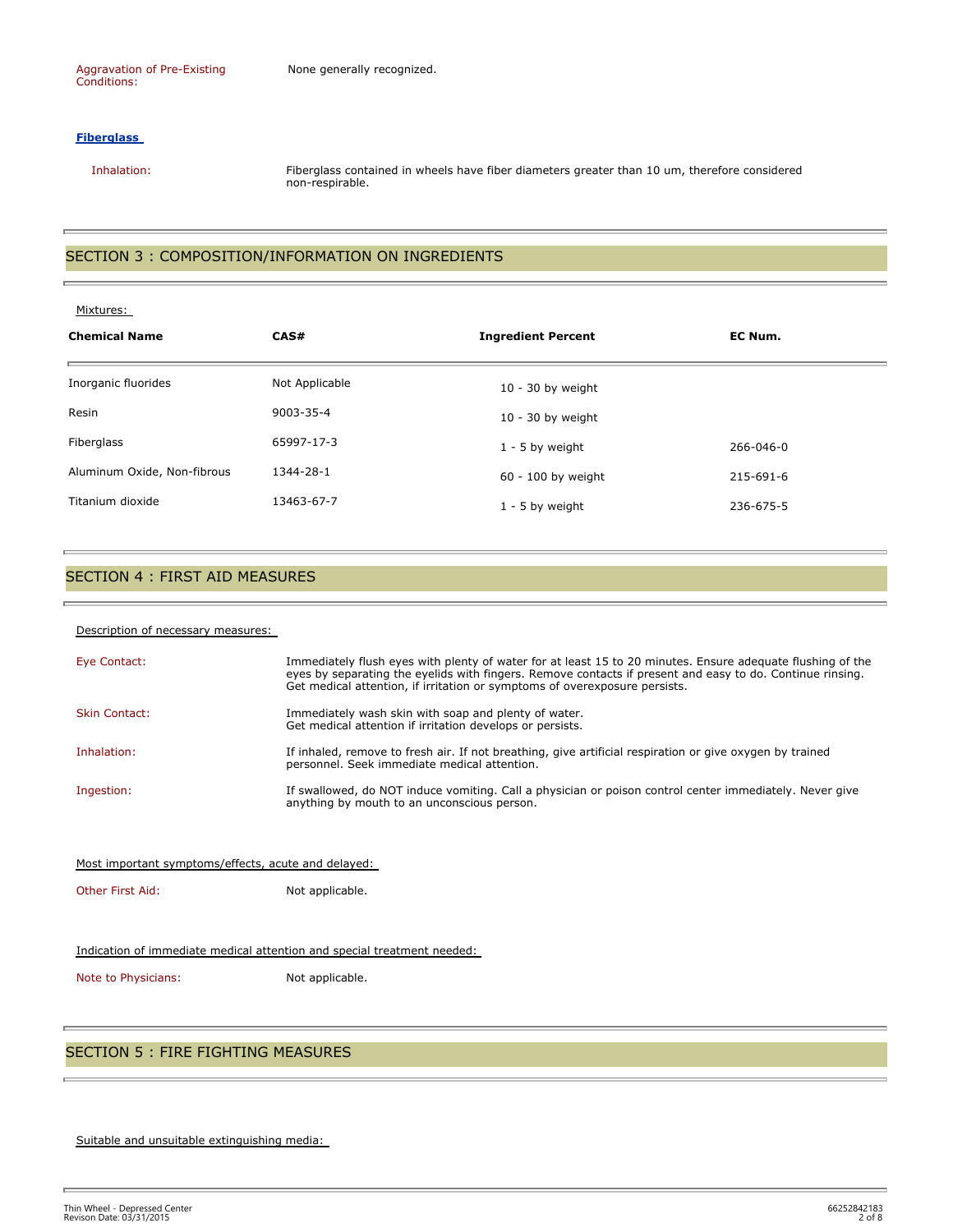| Suitable Extinguishing Media:   | Use alcohol resistant foam, carbon dioxide, dry chemical, or water fog or spray when fighting fires<br>involving this material. |
|---------------------------------|---------------------------------------------------------------------------------------------------------------------------------|
| Unsuitable extinguishing media: | Not applicable.                                                                                                                 |

|  |  | Specific hazards arising from the chemical: |
|--|--|---------------------------------------------|
|  |  |                                             |

| <b>Hazardous Combustion</b><br>Byproducts: | Not applicable. |  |  |
|--------------------------------------------|-----------------|--|--|
| Unusual Fire Hazards:                      | Not applicable. |  |  |

#### Special protective equipment and precautions for fire-fighters:

Protective Equipment: As in any fire, wear Self-Contained Breathing Apparatus (SCBA), MSHA/NIOSH (approved or equivalent) and full protective gear.

Fire Fighting Instructions: Not applicable.

| <b>NFPA Ratings:</b>    |  |
|-------------------------|--|
| NFPA Health:            |  |
| NFPA Flammability:      |  |
| <b>NFPA Reactivity:</b> |  |
|                         |  |

#### SECTION 6 : ACCIDENTAL RELEASE MEASURES

Personal precautions, protective equipment and emergency procedures:

Personal Precautions: Evacuate area and keep unnecessary and unprotected personnel from entering the spill area. Use proper personal protective equipment as listed in Section 8. Environmental precautions: Environmental Precautions: Avoid runoff into storm sewers, ditches, and waterways. Methods and materials for containment and cleaning up: Spill Cleanup Measures: Not applicable. Methods and materials for containment and cleaning up: Methods for containment: Contain spills with an inert absorbent material such as soil or sand. Prevent from spreading by covering, diking or other means. Provide ventilation. Methods for cleanup: Clean up spills immediately observing precautions in the protective equipment section. Place into a suitable container for disposal. Provide ventilation. After removal, flush spill area with soap and water to remove trace residue. Reference to other sections: Other Precautions: Not applicable.

# SECTION 7 : HANDLING and STORAGE

| Precautions for safe handling:                                |                                                                                                                                                                             |  |  |
|---------------------------------------------------------------|-----------------------------------------------------------------------------------------------------------------------------------------------------------------------------|--|--|
| Handling:                                                     | Use with adequate ventilation. Avoid breathing vapor and contact with eyes, skin and clothing.                                                                              |  |  |
| <b>Hygiene Practices:</b>                                     | Wash thoroughly after handling. Avoid contact with eyes and skin. Avoid inhaling vapor or mist.                                                                             |  |  |
| Conditions for safe storage, including any incompatibilities: |                                                                                                                                                                             |  |  |
| Storage:                                                      | Store in a cool, dry, well ventilated area away from sources of heat, combustible materials, and<br>incompatible substances. Keep container tightly closed when not in use. |  |  |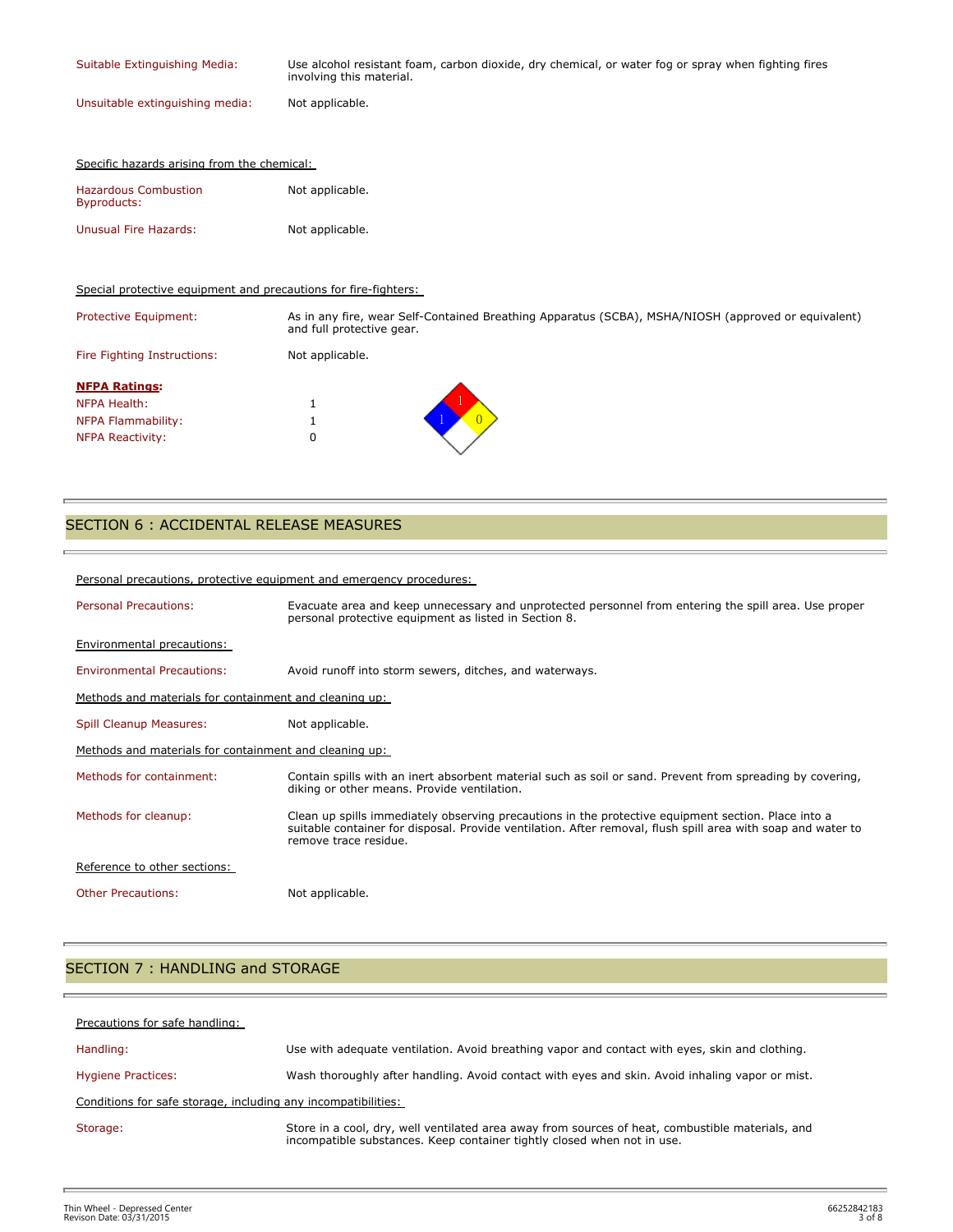### SECTION 8: EXPOSURE CONTROLS, PERSONAL PROTECTION

#### EXPOSURE GUIDELINES:

ċ

| Ingredient                     | <b>Guideline OSHA</b>                                                                             | <b>Guideline NIOSH</b>                        | <b>Guideline ACGIH</b>                                                                                                                                                        | <b>Quebec Canada</b>                                       | <b>Ontario Canada</b>                                       |
|--------------------------------|---------------------------------------------------------------------------------------------------|-----------------------------------------------|-------------------------------------------------------------------------------------------------------------------------------------------------------------------------------|------------------------------------------------------------|-------------------------------------------------------------|
| <b>Inorganic fluorides</b>     | PEL-TWA 2.5 mg/m3                                                                                 | REL-TWA 2.5 mg/m3                             | TLV-TWA 2.5 mg/m3                                                                                                                                                             |                                                            |                                                             |
| <b>Fiberglass</b>              | PEL-TWA: 1 f/cc as<br>Continuous filament<br>glass                                                |                                               | TLV-TWA: 1 f/cc as<br>Continuous filament<br>glass<br>TLV-TWA: 5 mg/m3 as<br>Continuous filament<br>glass                                                                     |                                                            |                                                             |
| Aluminum Oxide,<br>Non-fibrous | PEL-TWA: 5 mg/m3<br>Respirable fraction (R)<br>PEL-TWA: 15 mg/m3<br>Total particulate/dust<br>(T) |                                               | TLV-TWA: 10 mg/m3                                                                                                                                                             | <b>VEMP-TWA: 10</b><br>mg/m3 Total<br>particulate/dust (T) | OEL-TWAEV: 10<br>mg/m3 Total<br>particulate/dust (T)        |
| <b>Titanium dioxide</b>        |                                                                                                   |                                               | TLV-TWA: 10 mg/m3                                                                                                                                                             | <b>VEMP-TWA: 10</b><br>mg/m3 Total<br>particulate/dust (T) | <b>OEL-TWAEV: 10</b><br>mg/m3 Total<br>particulate/dust (T) |
| Ingredient                     | <b>Alberta Canada</b>                                                                             | Mexico                                        | <b>British Columbia</b><br>Canada                                                                                                                                             |                                                            |                                                             |
| Aluminum Oxide,<br>Non-fibrous | OEL-TWA: 10 mg/m3                                                                                 | MPE-PPT: 0.1 mg/m3<br>Respirable fraction (R) | OEL-TWA: 3 mg/m3<br>Respirable fraction (R)<br>OEL-TWA: 10 mg/m3<br>OEL-TWA: 10 mg/m3<br>Total particulate/dust<br>(T)<br>OEL-STEL: 20 mg/m3<br>Total particulate/dust<br>(T) |                                                            |                                                             |
| <b>Titanium dioxide</b>        | OEL-TWA: 10 mg/m3<br>Total particulate/dust<br>(T)                                                | MPE-PPT: 0.1 mg/m3<br>Respirable fraction (R) | OEL-TWA: 10 mg/m3<br>Total particulate/dust<br>(T)<br>OEL-TWA: 3 mg/m3<br>Respirable fraction (R)                                                                             |                                                            |                                                             |

Appropriate engineering controls:

| <b>Engineering Controls:</b>        | Use appropriate engineering control such as process enclosures, local exhaust ventilation, or other<br>engineering controls to control airborne levels below recommended exposure limits. Good general<br>ventilation should be sufficient to control airborne levels. Where such systems are not effective wear<br>suitable personal protective equipment, which performs satisfactorily and meets OSHA or other<br>recognized standards. Consult with local procedures for selection, training, inspection and maintenance of<br>the personal protective equipment. |
|-------------------------------------|-----------------------------------------------------------------------------------------------------------------------------------------------------------------------------------------------------------------------------------------------------------------------------------------------------------------------------------------------------------------------------------------------------------------------------------------------------------------------------------------------------------------------------------------------------------------------|
| Individual protection measures:     |                                                                                                                                                                                                                                                                                                                                                                                                                                                                                                                                                                       |
| Eye/Face Protection:                | Wear appropriate protective glasses or splash goggles as described by 29 CFR 1910.133, OSHA eye and<br>face protection regulation, or the European standard EN 166.                                                                                                                                                                                                                                                                                                                                                                                                   |
| <b>Skin Protection Description:</b> | Chemical-resistant gloves and chemical goggles, face-shield and synthetic apron or coveralls should be<br>used to prevent contact with eyes, skin or clothing.                                                                                                                                                                                                                                                                                                                                                                                                        |
| <b>Respiratory Protection:</b>      | A NIOSH approved air-purifying respirator with an organic vapor cartridge or canister may be permissible<br>under certain circumstances where airborne concentrations are expected to exceed exposure limits.<br>Protection provided by air purifying respirators is limited. Use a positive pressure air supplied respirator if<br>there is any potential for an uncontrolled release, exposure levels are not known, or any other<br>circumstances where air purifying respirators may not provide adequate protection.                                             |
| <b>Other Protective:</b>            | Facilities storing or utilizing this material should be equipped with an eyewash facility and a safety shower.                                                                                                                                                                                                                                                                                                                                                                                                                                                        |
| <b>PPE Pictograms:</b>              |                                                                                                                                                                                                                                                                                                                                                                                                                                                                                                                                                                       |

# SECTION 9 : PHYSICAL and CHEMICAL PROPERTIES

PHYSICAL AND CHEMICAL PROPERTIES:

Þ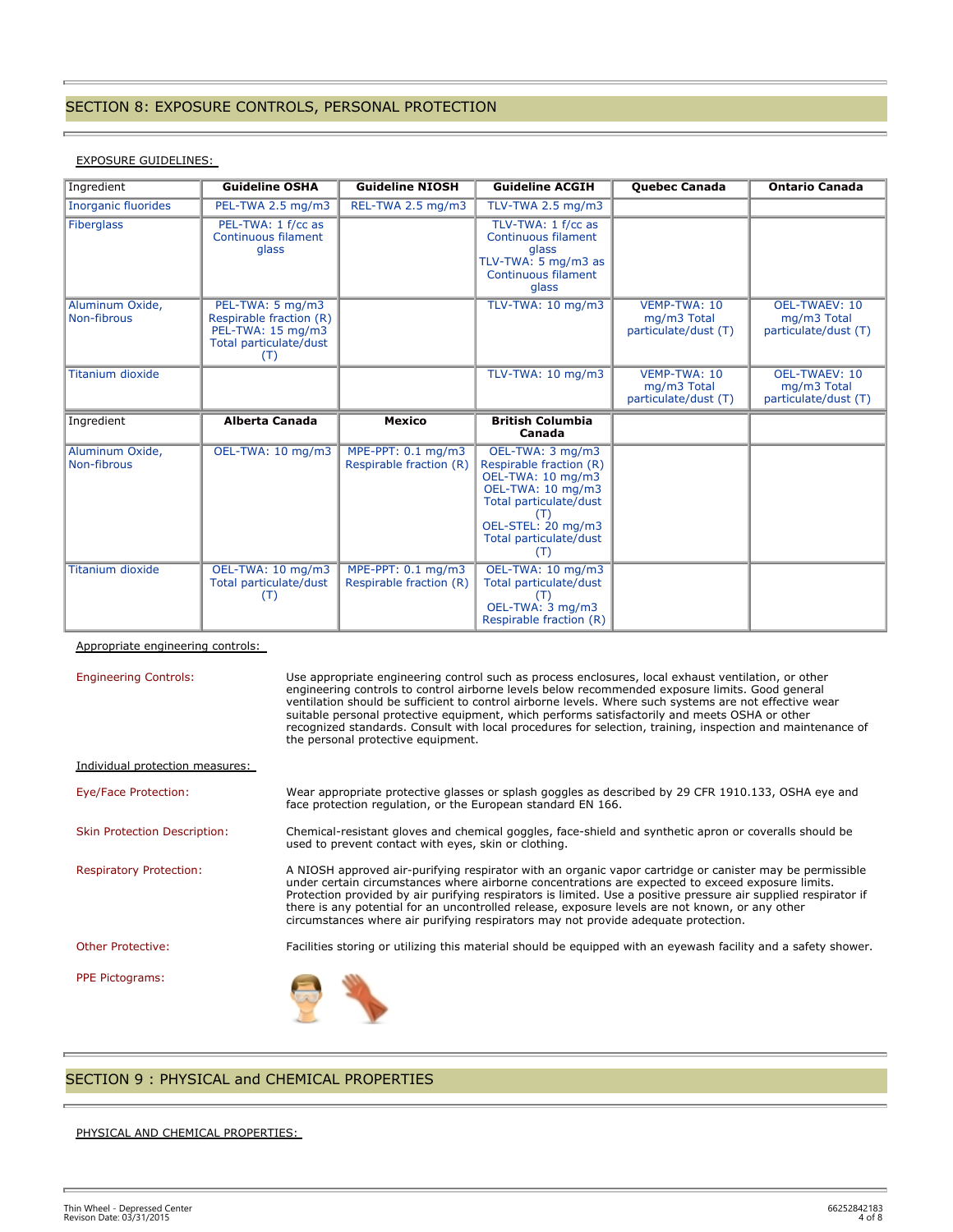| Solid article.                                                                 |
|--------------------------------------------------------------------------------|
| Not determined.                                                                |
| Odorless.                                                                      |
| Not determined.                                                                |
| Not determined.                                                                |
| Not determined.                                                                |
| Not determined.                                                                |
| Not determined.                                                                |
| Not determined.                                                                |
| Not determined.                                                                |
| Not determined.                                                                |
| Not determined.                                                                |
| Not determined.                                                                |
| Not determined.                                                                |
| Not determined.                                                                |
| None.                                                                          |
| Not applicable.                                                                |
| Not applicable.                                                                |
| Not applicable.                                                                |
| Excessive dust accumulation could present a potential combustible dust hazard. |
| Not determined.                                                                |
|                                                                                |

# SECTION 10 : STABILITY and REACTIVITY

Ė

| Reactivity:                            |                                                                                     |
|----------------------------------------|-------------------------------------------------------------------------------------|
| Reactivity:                            | Not applicable.                                                                     |
| <b>Chemical Stability:</b>             |                                                                                     |
| <b>Chemical Stability:</b>             | Stable under normal temperatures and pressures.                                     |
| Possibility of hazardous reactions:    |                                                                                     |
| Hazardous Polymerization:              | Not reported.                                                                       |
| Conditions To Avoid:                   |                                                                                     |
| <b>Conditions to Avoid:</b>            | Heat, flames, incompatible materials, and freezing or temperatures below 32 deg. F. |
| Incompatible Materials:                |                                                                                     |
| <b>Incompatible Materials:</b>         | Oxidizing agents. Strong acids and alkalis.                                         |
| Hazardous Decomposition Products:      |                                                                                     |
| <b>Special Decomposition Products:</b> | Not applicable.                                                                     |

# SECTION 11 : TOXICOLOGICAL INFORMATION

#### TOXICOLOGICAL INFORMATION:

Ē.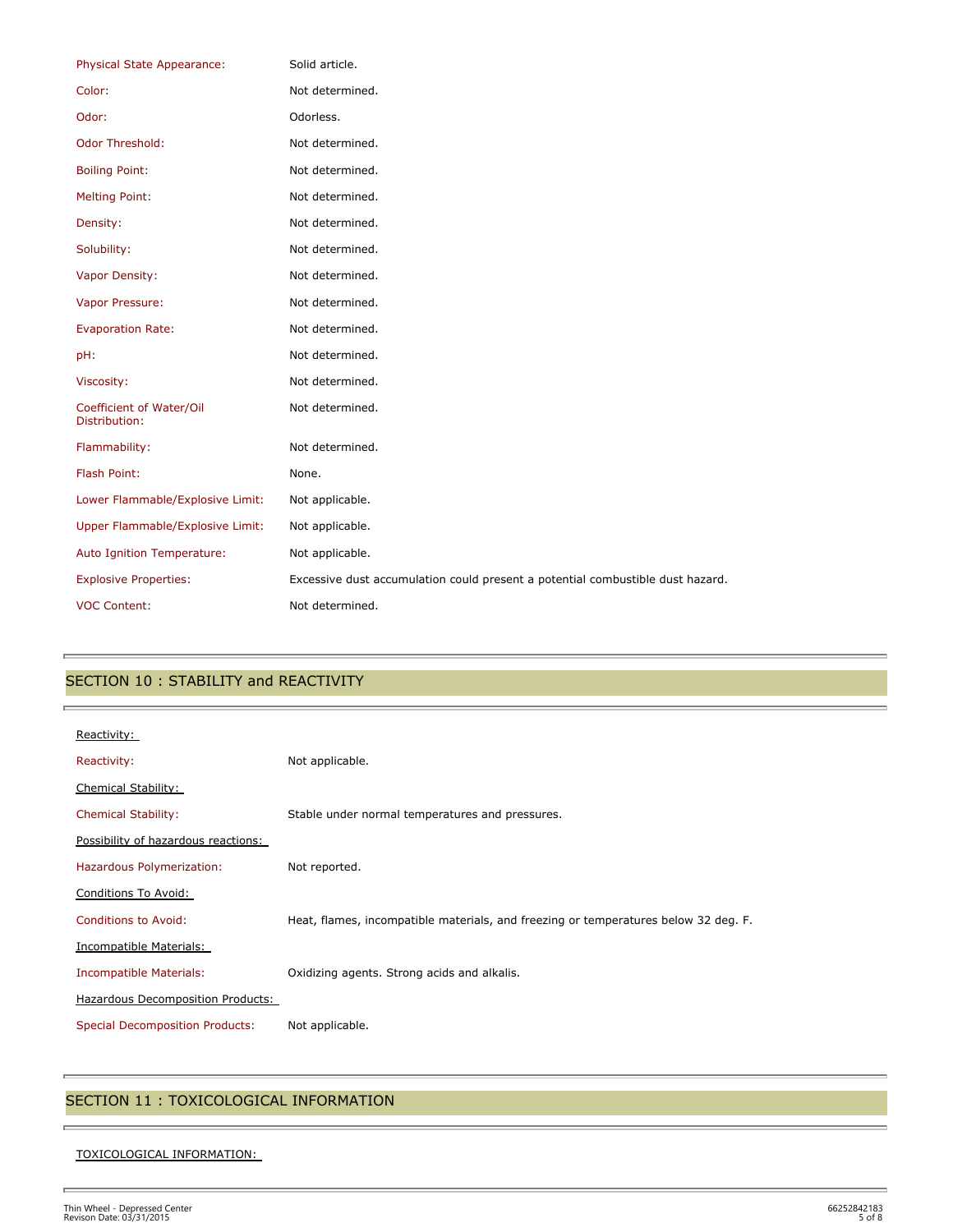| <b>Carcinogens:</b>            |                                                    |              |                |             |                |                                                           |
|--------------------------------|----------------------------------------------------|--------------|----------------|-------------|----------------|-----------------------------------------------------------|
|                                | <b>ACGIH</b>                                       | <b>NIOSH</b> | <b>OSHA</b>    | <b>IARC</b> | <b>NTP</b>     | <b>MEXICO</b>                                             |
| Aluminum Oxide,<br>Non-fibrous | A4 Not<br>Classifiable as a<br>Human<br>Carcinogen | No Data      | No Data        | No Data     | No Data        | A4 Not<br>Classifiable as a<br><b>Human</b><br>Carcinogen |
| <b>Titanium dioxide</b>        | No Data                                            | No Data      | <b>No Data</b> | No Data     | <b>No Data</b> | A4 Not<br>Classifiable as a<br>Human<br>Carcinogen        |

#### **Resin :**

| <b>RTECS Number:</b>                | SM8542500                                                                                                                                                                                                                                              |
|-------------------------------------|--------------------------------------------------------------------------------------------------------------------------------------------------------------------------------------------------------------------------------------------------------|
| Skin:                               | Administration onto the skin - Rat LD50 : >2 qm/kg [Details of toxic effects not reported other than<br>lethal dose value ] (RTECS)                                                                                                                    |
| Ingestion:                          | Oral - Rat LD50 : >5 qm/kg [Details of toxic effects not reported other than lethal dose value ] (RTECS)                                                                                                                                               |
| <b>Fiberglass:</b>                  |                                                                                                                                                                                                                                                        |
| <b>RTECS Number:</b>                | LK3651000                                                                                                                                                                                                                                              |
| <b>Aluminum Oxide, Non-fibrous:</b> |                                                                                                                                                                                                                                                        |
| <b>RTECS Number:</b>                | BD1200000                                                                                                                                                                                                                                              |
| Inhalation:                         | Inhalation - Rat TCLo: 200 mg/m3/5H/28W (Intermittent) [Lungs, Thorax, or Respiration - Structural or<br>functional change in trachea or bronchi; Lungs, Thorax, or Respiration - Chronic pulmonary edema;<br>Related to Chronic Data - death] (RTECS) |
| <b>Titanium dioxide:</b>            |                                                                                                                                                                                                                                                        |
| <b>RTECS Number:</b>                | XR2275000                                                                                                                                                                                                                                              |
| Skin:                               | Skin - Human Standard Draize test. : 300 ug/3D-I - [mild] (RTECS)                                                                                                                                                                                      |
| Inhalation:                         | Inhalation - Rat TCLo - Lowest published toxic concentration: 1 mg/kg - [Lungs, Thorax, or Respiration -<br>Other changes Biochemical - Metabolism (Intermediary) - Effect on inflammation or mediation of<br>inflammation ] (RTECS)                   |
| Ingestion:                          | Oral - Rodent rat TDLo - Lowest published toxic dose: 60 qm/kq - [Gastrointestinal - Hypermotility,<br>diarrhea Gastrointestinal - Other changes 1 (RTECS)                                                                                             |

### SECTION 12 : ECOLOGICAL INFORMATION

#### Ecotoxicity:

Ė

Ecotoxicity: Please contact the phone number or address of the manufacturer listed in Section 1 for information on ecotoxicity.

#### SECTION 13 : DISPOSAL CONSIDERATIONS

#### Description of waste:

Waste Disposal: Consult with the US EPA Guidelines listed in 40 CFR Part 261.3 for the classifications of hazardous waste prior to disposal. Furthermore, consult with your state and local waste requirements or guidelines, if applicable, to ensure compliance. Arrange disposal in accordance to the EPA and/or state and local guidelines.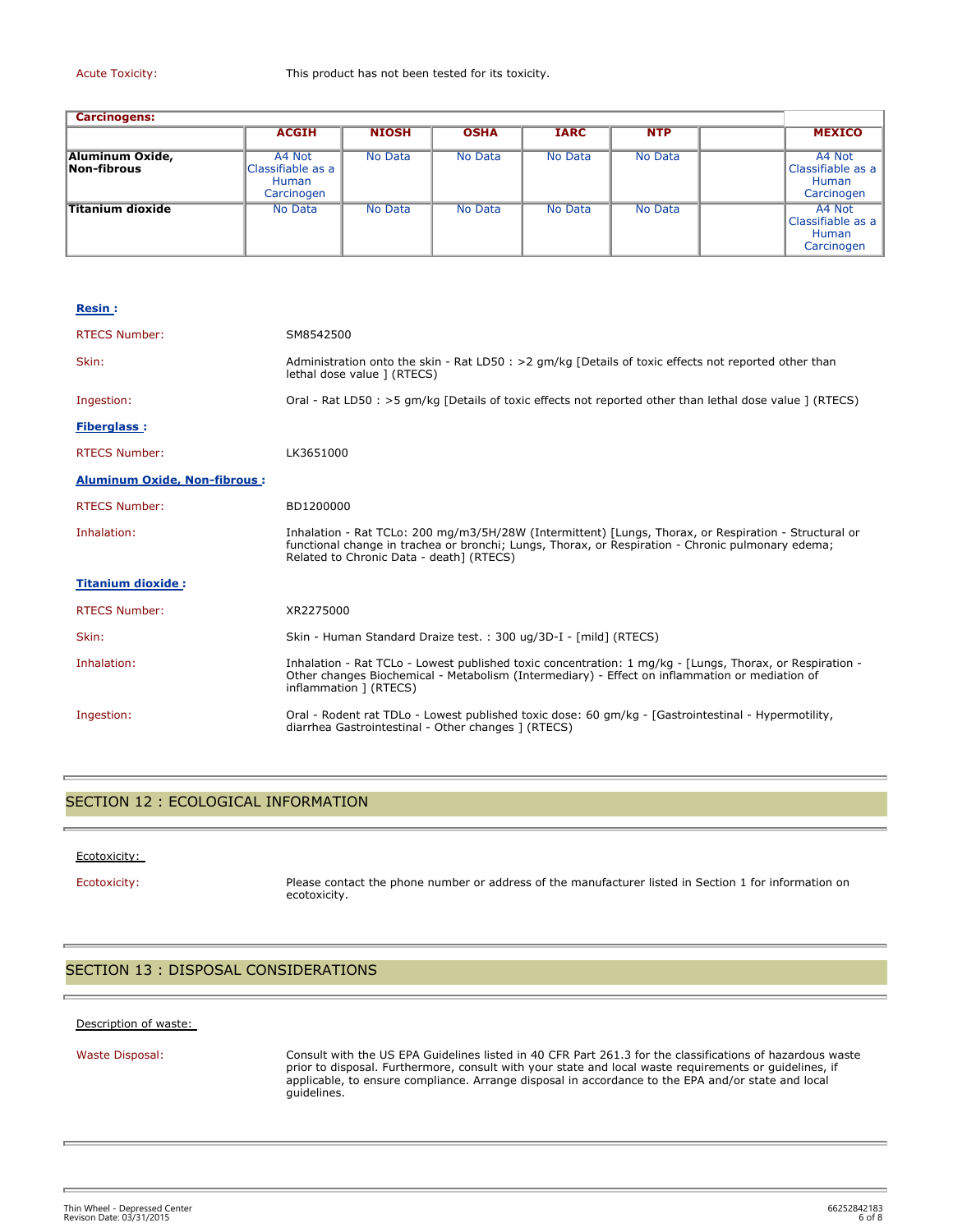#### SECTION 14 : TRANSPORT INFORMATION

| UN number:                    | Not requlated as hazardous material for transportation. |
|-------------------------------|---------------------------------------------------------|
| UN proper shipping name:      | Not regulated as hazardous material for transportation. |
| Transport hazard class(es):   | Not regulated as hazardous material for transportation. |
| Packing group:                | Not regulated as hazardous material for transportation. |
| Environmental hazards:        | Not requlated as hazardous material for transportation. |
| Special precautions for user: | Not regulated as hazardous material for transportation. |

#### SECTION 15 : REGULATORY INFORMATION

H

Safety, health and environmental regulations specific for the product:

| <b>Inventory Status</b>     |                   |                      |                         |                       |                   |
|-----------------------------|-------------------|----------------------|-------------------------|-----------------------|-------------------|
|                             | <b>Japan ENCS</b> | <b>EINECS Number</b> | <b>South Korea KECL</b> | <b>Australia AICS</b> | <b>Canada DSL</b> |
| Resin                       |                   |                      |                         |                       | Listed            |
| Fiberglass                  |                   |                      |                         |                       | Listed            |
| Aluminum Oxide, Non-fibrous | $(1) -23$         | $262 - 373 - 8$      | KE-01012                | <b>Listed</b>         | <b>Listed</b>     |
| <b>Titanium dioxide</b>     | $(1) - 558$       |                      | KE-33900                | <b>Listed</b>         | <b>Listed</b>     |

|                             | <b>TSCA Inventory</b><br>Status |  |  |
|-----------------------------|---------------------------------|--|--|
| Resin                       | Listed                          |  |  |
| Fiberglass                  | Listed                          |  |  |
| Aluminum Oxide, Non-fibrous | Listed                          |  |  |
| Titanium dioxide            | Listed                          |  |  |

| <b>Aluminum Oxide, Non-fibrous:</b> |                                                                                                |
|-------------------------------------|------------------------------------------------------------------------------------------------|
| Canada IDL:                         | Identified under the Canadian Hazardous Products Act Ingredient Disclosure List: 0.1%.50(1298) |
|                                     |                                                                                                |
| <b>Fiberglass:</b>                  |                                                                                                |
| EC Number:                          | 266-046-0                                                                                      |
| <b>Aluminum Oxide, Non-fibrous:</b> |                                                                                                |
| EC Number:                          | 215-691-6                                                                                      |
| <b>Titanium dioxide:</b>            |                                                                                                |
| EC Number:                          | 236-675-5                                                                                      |
|                                     |                                                                                                |

# **State Right To Know**

|                             | RI     | <b>MN</b> |         | PА     | МA     |
|-----------------------------|--------|-----------|---------|--------|--------|
| Aluminum Oxide, Non-fibrous | Listed | Listed    | No Data | Listed | Listed |
| Titanium dioxide            | Listed | Listed    | No Data | ∟isted | Listed |